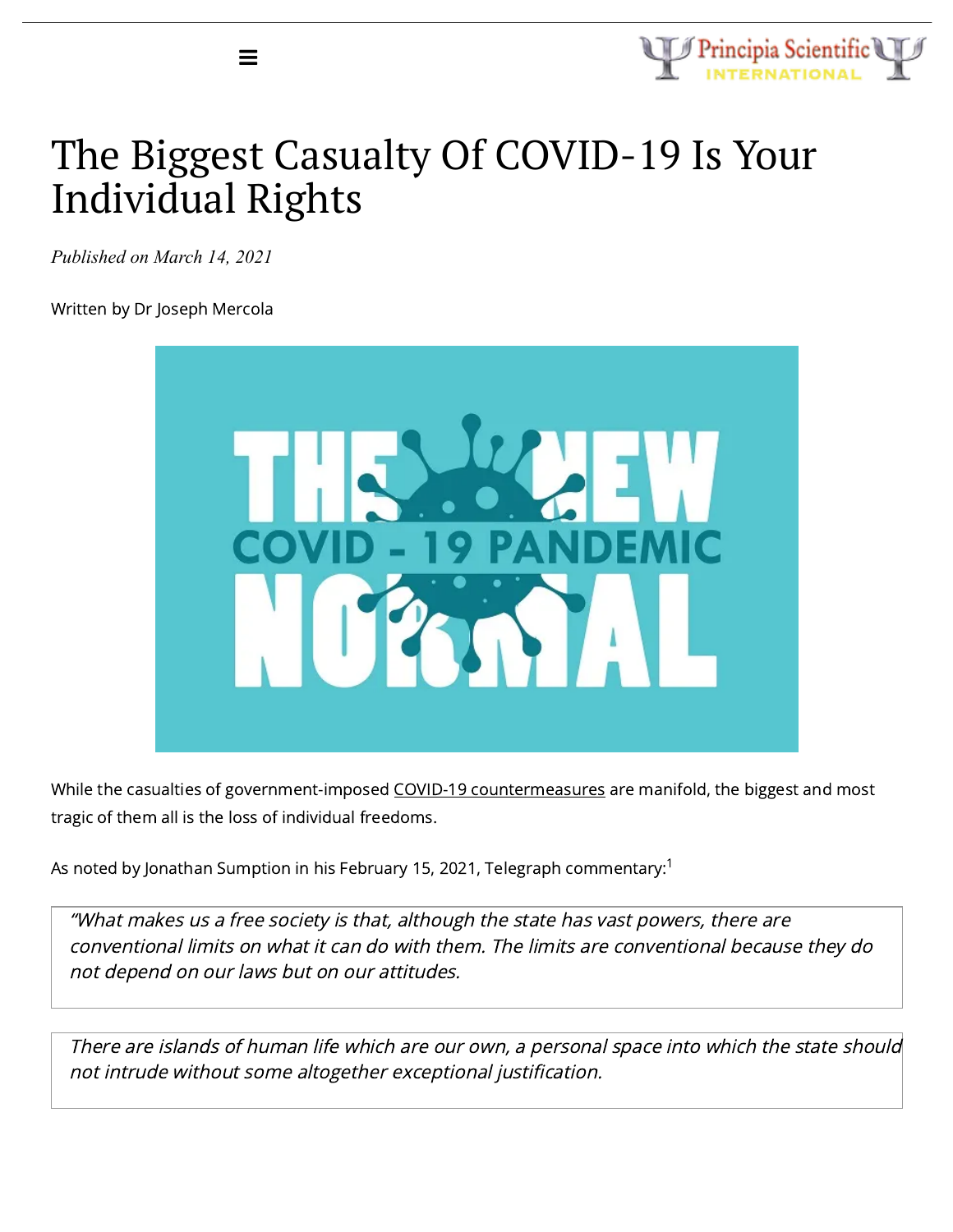Liberal democracy breaks down when frightened majorities demand mass coercion of their fellow citizens, and call for our personal spaces to be invaded. These demands are [invariably](https://principia-scientific.com/) based on what people conceive to be the public good. They all assert that despotism is in the public interest."

# A Fragile Freedom

As Sumption points out, "We cannot switch in and out of totalitarianism at will." We either choose freedom, or we choose to live under [authoritarian](https://articles.mercola.com/sites/articles/archive/2020/09/19/government-using-fear-to-control.aspx) rule. Even if (and that's a big if, at this point) restrictions are lifted, public attitude can place freedom on shaky ground, as public acceptance of overreach will allow for the same to occur again and again at a moment's notice.

This is a serious problem, as there will always be other epidemics and pandemics. There is always the threat of terrorism and climate change. There will always be a public health calamity, be it obesity or diabetes, that can be used as justification for government intrusion into our private lives.

"A threshold has now been crossed," Sumption writes. $^2$  "A big taboo has gone. Other governments will say that the only question that matters is whether it works and whether they can 'get away with it' … We already have <sup>a</sup> striking example. The vaccine, which was supposed to make the lockdown unnecessary, has become <sup>a</sup> reason for keeping it in force …

Infections, hospitalizations and deaths are plunging, but millions who are at virtually no risk are being kept in house imprisonment. This is being done mainly because <sup>a</sup> selective regime of controls would be too difficult for the state to enforce. Coercion quickly becomes an object in itself."

# Personal Liberty Is Worth Fighting For

Personal liberty, as Sumption points out, is critically important, and perhaps most important of all, for our mental and physical health, is the freedom to interact with other human beings. It is an absolutely crucial and most basic of human needs. Infants robbed of physical interaction fail to thrive and are at increased risk of death.

But children, adolescents, adults and the elderly have no lesser need for it. We may tolerate it for longer without marked ill effect, but over time, it takes its toll on health, emotional stability and longevity. The fact that we're allowing government to ban human interaction is a dire sign of a society at the brink of self-destruction.

"I do not doubt that there are extreme situations in which oppressive controls over our daily lives may be *necessary and justified*," Sumption writes.<sup>3</sup>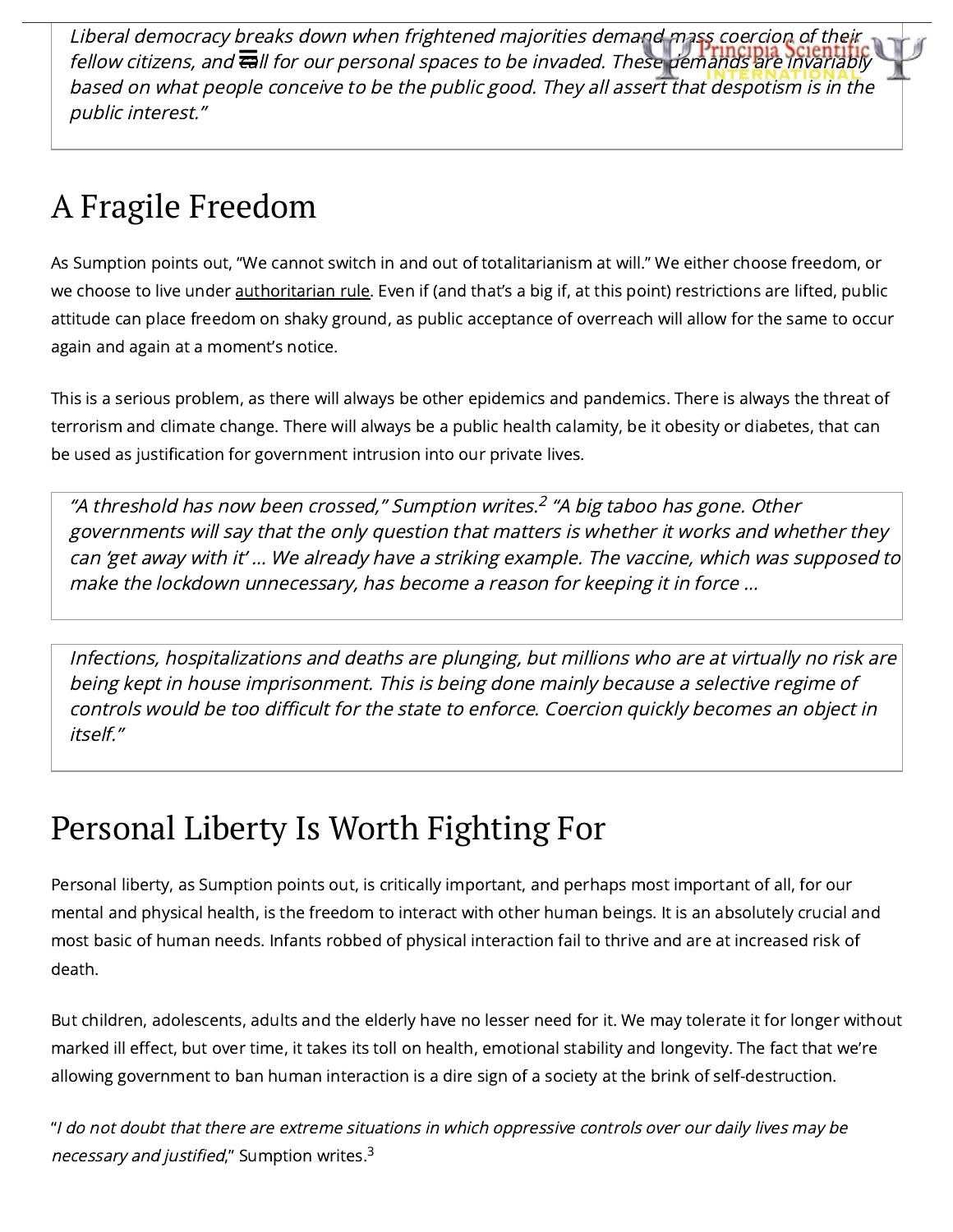An epidemic of Ebola, with a death rate of 50%, for example, might qualify. However, COVID-19 is nowhere near that serious a threat. As **no**ted by Sumption, COVID-19 "*is well within the range of perils which we have [always](https://principia-scientific.com/)* had to live with, and always will."

Data $^4$  show the overall noninstitutionalized infection fatality ratio is 0.26%. People under the age of 40 have a mere 0.01% risk of dying from the infection. The vast majority that test positive for SARS-CoV-2 have no symptoms at all, and most do not get seriously ill.

## We Must Relearn To Accept The Inevitabilities Of Life

What's more, the average age of death from COVID-19 is somewhere between 76.9, according to one study, $^5$ and 82, according to U.K. government data cited by Sumption. $^6$ 

Either way, this is right around the average age of death from any cause anyway, and therefore not an outrageous threat to public health. Yet, the public willingly relinquishes the freedom to live a normal life, somehow oddly convinced that by trading in their freedom, people at the end of their life will be spared the pain of death. They won't. None of us will.

The inevitabilities of life — which include uncertainty, moment-to-moment risk and the surety of death demand that we not require people to cease living in order to "save" others from the ramifications of ill health, regardless of their age. It's as inhumane as it is illogical.

Rather, the answer, if we really want to protect the masses, is to educate and promote healthy living at all stages of life. Improving your health through a healthy lifestyle, sunshine, fresh air and real food, is the best way to protect the most people. Quarantining and shunning human interaction are probably the worst things you can do for yourself and society at large.

And let's not go down the road of all the psychological devastation caused by teaching children to fear their own hands, other people, the air they breathe, and that their very presence poses <sup>a</sup> lethal threat to others.

#### The Press Has Become An Instrument Of Control

Historically, the press has been viewed as a crucial instrument for a well-informed public, and thus supportive of a free and democratically-run society. Indeed, this is why journalists and news outlets were known as "the Fourth Estate." It was an acknowledgement of their societal influence. To be effective, the press had to develop a certain amount of public trust. Today, trust in mainstream media has dramatically eroded, and for good reason.

Time and again, reporters and entire news outlets have been caught peddling fake news, and when the press misleads rather than informs the public of the facts, they become tools for tyranny. Their viewers become more ignorant by the day rather than more informed, and thus more easily controlled and manipulated.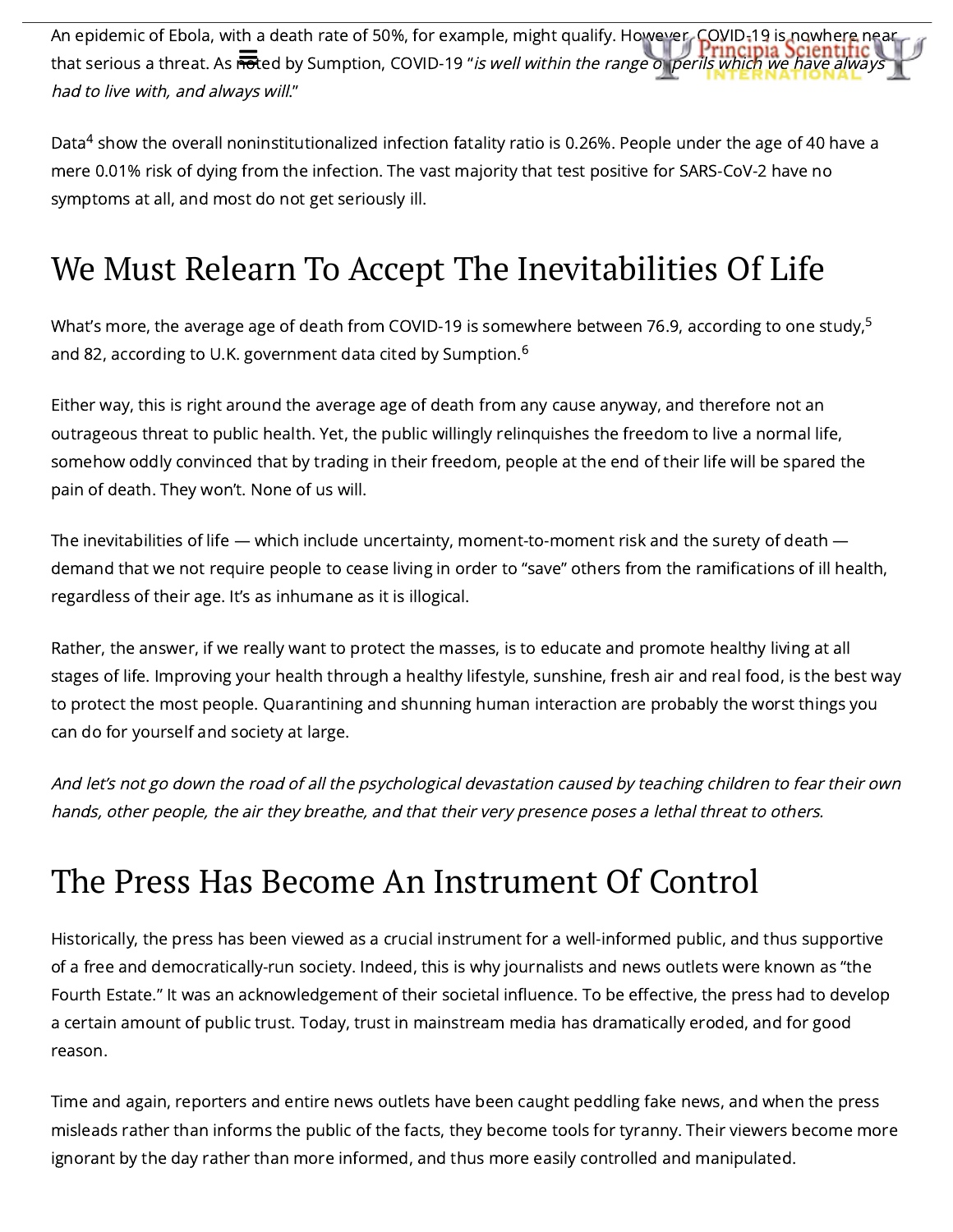In a recent substack article,<sup>7</sup> independent journalist Matt Taibbi addresses the attempt by UCLA professor and co-leader of the UCLA Center for Critical Internet Inquiry, Sarah Roberts, to shame readers away from [substack.](https://principia-scientific.com/) "Substack is a dangerous direct threat to traditional news media," Roberts tweeted.

According to her half-baked reasoning, journalists who leave mainstream newsrooms for substack and other independent portals are taking unfair advantage of the trust they earned while gainfully employed within the Fourth Estate. Then, once on their own, they can print whatever they want without having to go through the onerous chore of fact checking and other standard checks and balances.

"To imply that trust is <sup>a</sup> thing that can only be conferred by <sup>a</sup> mainstream newsroom is beyond insulting, especially since mainstream news organizations already long ago started to become infamous for betraying exactly those hallowed 'norms' to which Roberts refers," Taibbi writes. $^8$ 

"Why did <sup>a</sup> source like former NSA contractor Edward Snowden choose to come forward to Glenn Greenwald in particular? He surely wasn't bothered by the fact that Glenn didn't come up through the ranks of <sup>a</sup> paper like the New York Times or Washington Post.

The answer connects to one of the primary reasons audiences are moving to places like Substack: the perception that traditional news outlets have become tools of the very corporate and political interests they're supposed to be overseeing.

Roberts complains about lines between opinion and reporting being blurred at Substack (an absurd comment on its own, but that's <sup>a</sup> separate issue), but the 'blurring' problem at those other organizations is far more severe. Are newspapers like the New York Times checks on power, or agents of it?"

# A Century Of Controlled Media

As detailed in "Reuters and BBC Caught Taking Money for [Propaganda](https://articles.mercola.com/sites/articles/archive/2021/03/10/reuters-bbc-were-paid-for-propaganda-campaign.aspx) Campaign," infiltration and manipulation of the media has been a routine occurrence since 1915, when J.P. Morgan interests, including the steel and shipbuilding industries, purchased editorial control of 25 of the most influential newspapers, thereby allowing them to control news about military preparedness, financial policies and other stories deemed crucial to their private and corporate interests.

Then, in 1948, the CIA launched Operation Mockingbird, a clandestine media infiltration campaign that allowed the agency to control and inject its own propaganda into the mainstream press. Today, several decades later, it's clear that Operation Mockingbird never ceased. As noted by Taibbi: $^9$ 

"The major 'traditional' cable networks, as well as many of the bigger daily newspapers, have for years now been engaged in mad hiring sprees of ex-spooks, putting whole nests of known perjurers and Langley goons on their payrolls as contributors, where they regularly provide 'commentary' on news stories in which they themselves have involvement."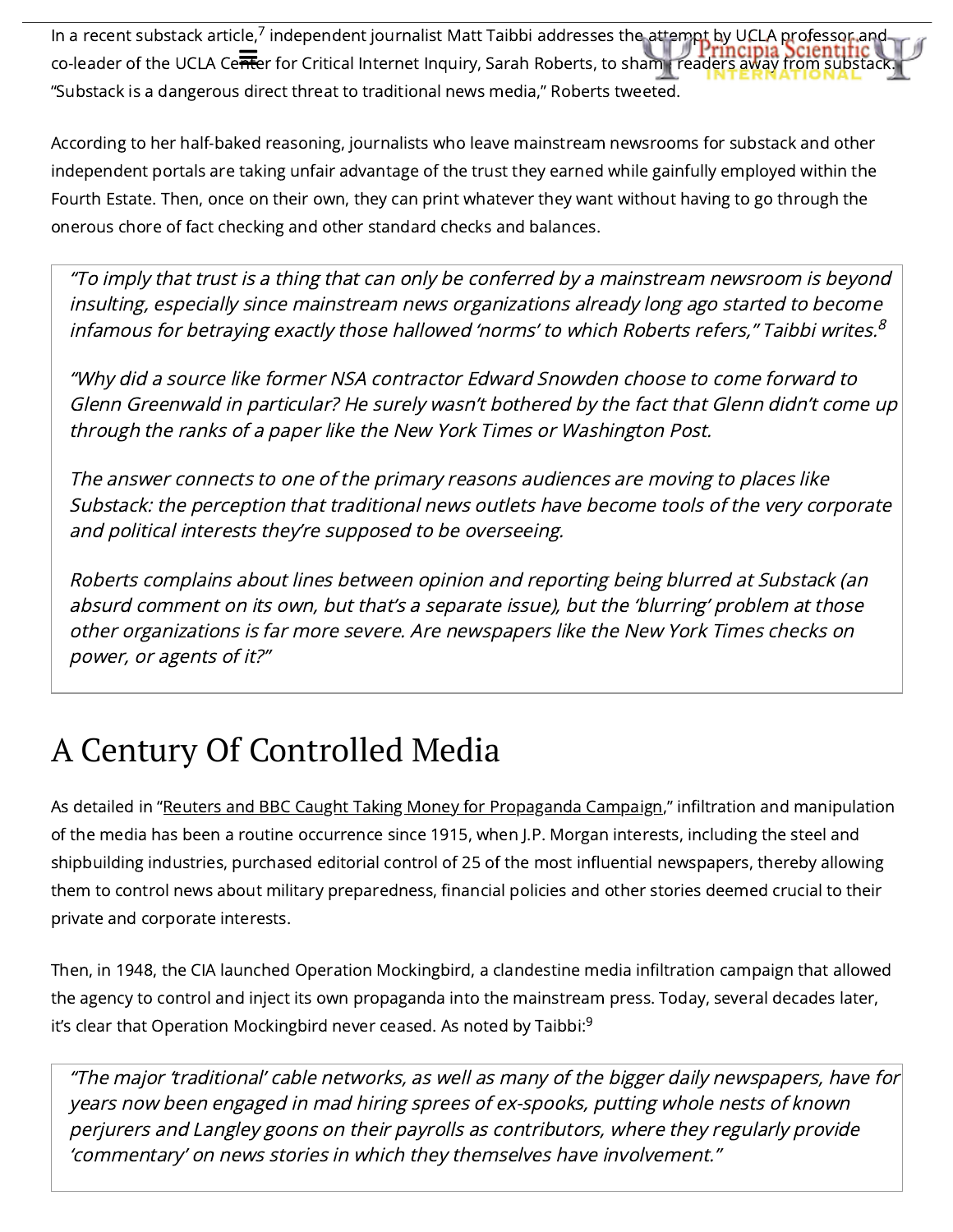The modern propaganda machine also includes Big Tech, which allows for previously [unthinkable](https://principia-scientific.com/) information<br>Principia Scientific  $\overline{\text{control}}$  through automat $\overline{\overline{\text{ed}}}$  censorship across a much broader spectrum of sources.

Literally overnight, an individual or company involved in the dissemination of truthful information that goes against the status quo can have their website shadow banned by search engines, their social media accounts eliminated, their web hosting and email services canceled and their online payment systems shut down. From one day to the next, you, your thoughts, opinions and all your hard work can be effectively erased.

## Political Powerbrokers Call For Massive Censoring

We're now even seeing politicians starting to throw their weight around, demanding censoring of political opponents and news outlets that fail to properly toe the political line.

U.S. House Democrats from California — Anna Eshoo and Jerry McNerney — went so far as to send a letter to a dozen cable, satellite and streaming TV companies, basically telling them to censor or remove Fox News, Newsmax and OANN. As noted by Glenn Greenwald in an article<sup>10</sup> on the rapid escalation of government calls for censorship:

"Democrats' justification for silencing their adversaries online and in media — 'They are spreading fake news and inciting extremism' — is what despots everywhere say … Since when is it the role of the U.S. Government to arbitrate and enforce precepts of 'journalistic integrity'?

Unless you believe in the right of the government to regulate and control what the press says <sup>a</sup> power which the First Amendment explicitly prohibits — how can anyone be comfortable with members of Congress arrogating unto themselves the power to dictate what media outlets are permitted to report and control how they discuss and analyze the news of the day?"

FCC Commissioner Brendan Carr has strongly denounced the Democrats' actions, calling it a "marked departure from First Amendment norms," adding that the demands are "a chilling transgression of the free speech rights that every media outlet in this country enjoys … No government official has any business inquiring about the 'moral principles' that guide a private entity's decision about what news to carry." $^{\mathsf{11}}$ 

# To What Aim Control?

It's important to realize that authoritarian dictators are not, in fact, trying to help you. They're trying to change you. Censorship does not protect the public. It's a control mechanism, as you are unlikely to rebel against an injustice that you don't even know exists, or if you know about it, your understanding of the problem is diametrically opposed to the truth; hence, you'll support a "solution" that will perpetuate or deepen the problem.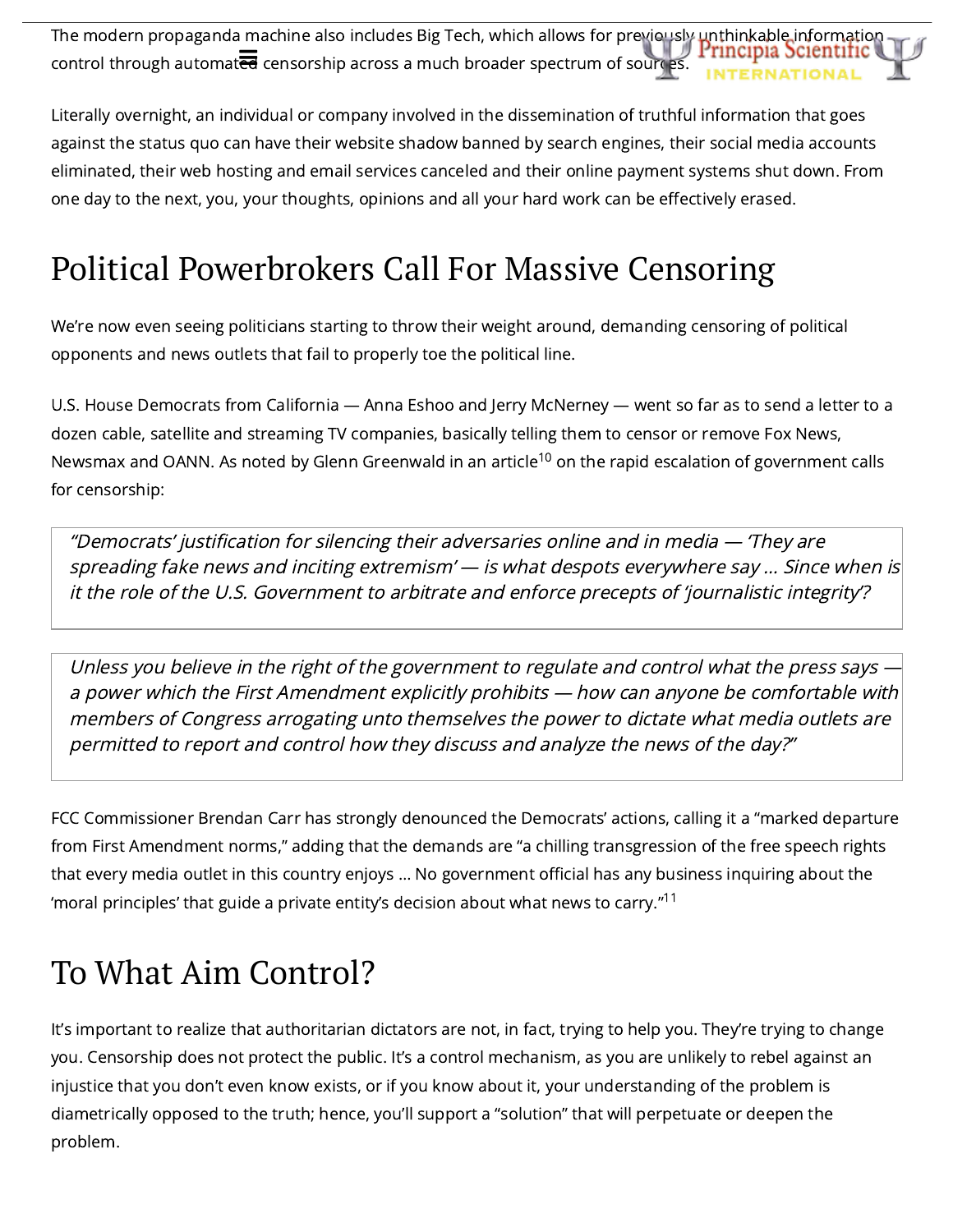At an even deeper level, censorship and information suppression is an effort to alter your cognitive faculties, because how do you ever define people and things that you are not allowed to [criticize?](https://principia-scientific.com/) As noted by Taibbi, Big Tech and media are tools for politicians, corporations and the intelligence industry, the interests of which are frequently diametrically opposed to that of the people.

Chemical companies cannot sell their toxic wares if an informed public shuns them. The fake food industry cannot flourish if the public understands the basics of health. Technocracy cannot be implemented if an informed public opposes the agenda, and so on.

What we see clearer than ever these days, is the schism in journalism where the old-school norms of gathering data and then delivering it to the audience and allowing them to make up their own minds as to whether it's good or bad has been replaced by subjective interpretation of the data.

Essentially, most mainstream reporters now tell you how to think about a given topic. They even tell us how to think about people who refuse to think the way they're instructed to think. That way, the public ends up doing the dirty work of censoring, canceling and dehumanizing the undesirables for them.

# Rule Through Medicine

While the rise of dictatorships has historically involved the use of armed forces to subdue an unruly public, the budding dictatorship of today relies heavily on weaponized medicine and the control of information. If you've taken the time to familiarize yourself with the concept of [technocracy,](https://articles.mercola.com/sites/articles/archive/2020/08/30/patrick-wood-technocracy.aspx) which has a distinct transhumanist component to it, you will see why this makes perfect sense and was, in fact, entirely predictable.

By tying the issue of health care into the digital surveillance apparatus, you end up with a very robust platform for automated mass control. The use of fear also works well in this scenario, since most are keen to stay alive and don't want their loved ones to die. So, they fall for lies like "we have to shut down the world and sequester indoors for months on end or else we all die."

A leading figure in this medical dictatorship scheme is Bill Gates, who now wields a dominating influence over not just Big Tech but also global health policy, [agriculture](https://articles.mercola.com/sites/articles/archive/2021/01/25/bill-gates-biggest-private-farmland-owner.aspx) and food [policy](https://articles.mercola.com/sites/articles/archive/2020/08/21/food-and-agriculture-policy-bill-gates-foundation.aspx) (including biopiracy and fake food), weather modification and other climate technologies, $^{\text{12}}$  surveillance, education and <u>[media](https://articles.mercola.com/sites/articles/archive/2020/09/07/bill-and-melinda-gates-foundation-media.aspx)</u>. As reported by The GrayZone:<sup>13</sup>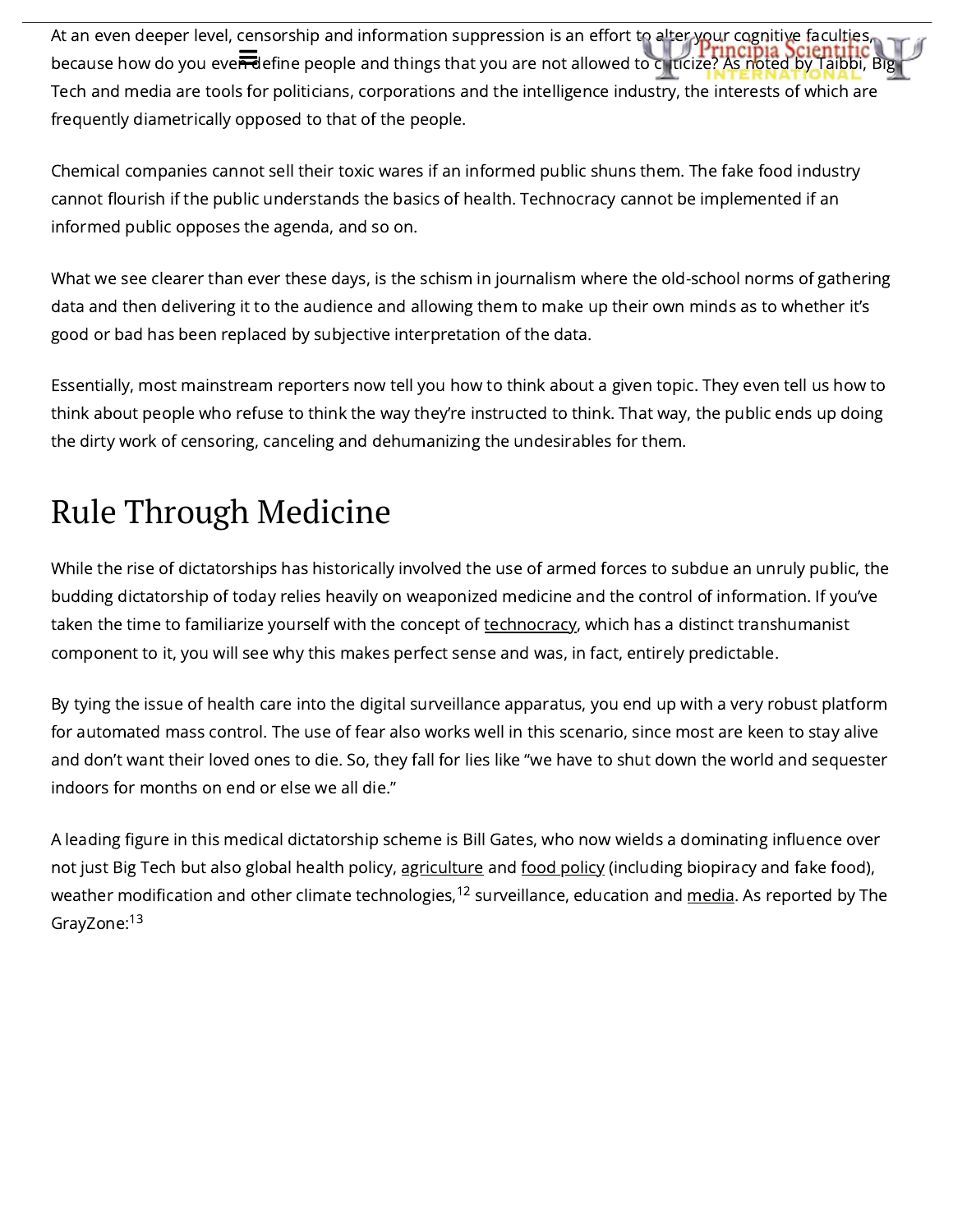"Beyond the public relations bonanza about Gates lies a disturbing history that should raise concerns about w**hether his foundation's plans for resolving the [pandemic](https://principia-scientific.com/) will benefit the** global public as much as it expands and entrenches its power over international institutions.

The Gates Foundation has already effectively privatized the international body charged with creating health policy, transforming it into <sup>a</sup> vehicle for corporate dominance. It has facilitated the dumping of toxic products onto the people of the Global South, and even used the world's poor as guinea pigs for drug experiments.

The Gates Foundation's influence over public health policy is practically contingent on ensuring that safety regulations and other government functions are weak enough to be circumvented … Strong evidence suggests that the Gates Foundation functions as <sup>a</sup> Trojan horse for Western corporations, which of course have no goal greater than an increased bottom line."

Indeed, as reviewed in "Bill Gates - Most Dangerous [Philanthropist](https://articles.mercola.com/sites/articles/archive/2020/04/21/bill-gates-political-power.aspx) in Modern History?" Gates donates billions to private companies, and is invested in the very products and businesses he donates money to and otherwise promotes as solutions to the world's problems, be they hunger, disease, pandemic viruses or climate change.

As suggested by The GrayZone, Gates' global health empire is more about building an empire for himself and his technocrat cronies than promoting public health. 14

## The Great Reset — A Plan To Capitalize On COVID-19 Pandemic

For a time, there was so much uncertainty about SARS-CoV-2 and the infection it causes, you're forgiven if you opted to err on the side of caution. Now, however, a full year later, it's become obvious that this pandemic was never as serious as portrayed by the media, and that it is being used (whether preplanned or not) as a convenient vehicle for a radical overhaul of just about every aspect of life. And not for the better.

In a recent report, independent journalist Johnny Vedmore delved into the professional history and personal background Klaus Schwab, founder of the World Economic Forum, who wrote the books "The Fourth Industrial Revolution" (2016), "Shaping the Fourth Industrial Revolution" (2018) and "COVID-19: The Great Reset," thereby cementing his role as a leading figurehead for the modern technocracy movement. Vedmore writes: $^{15}$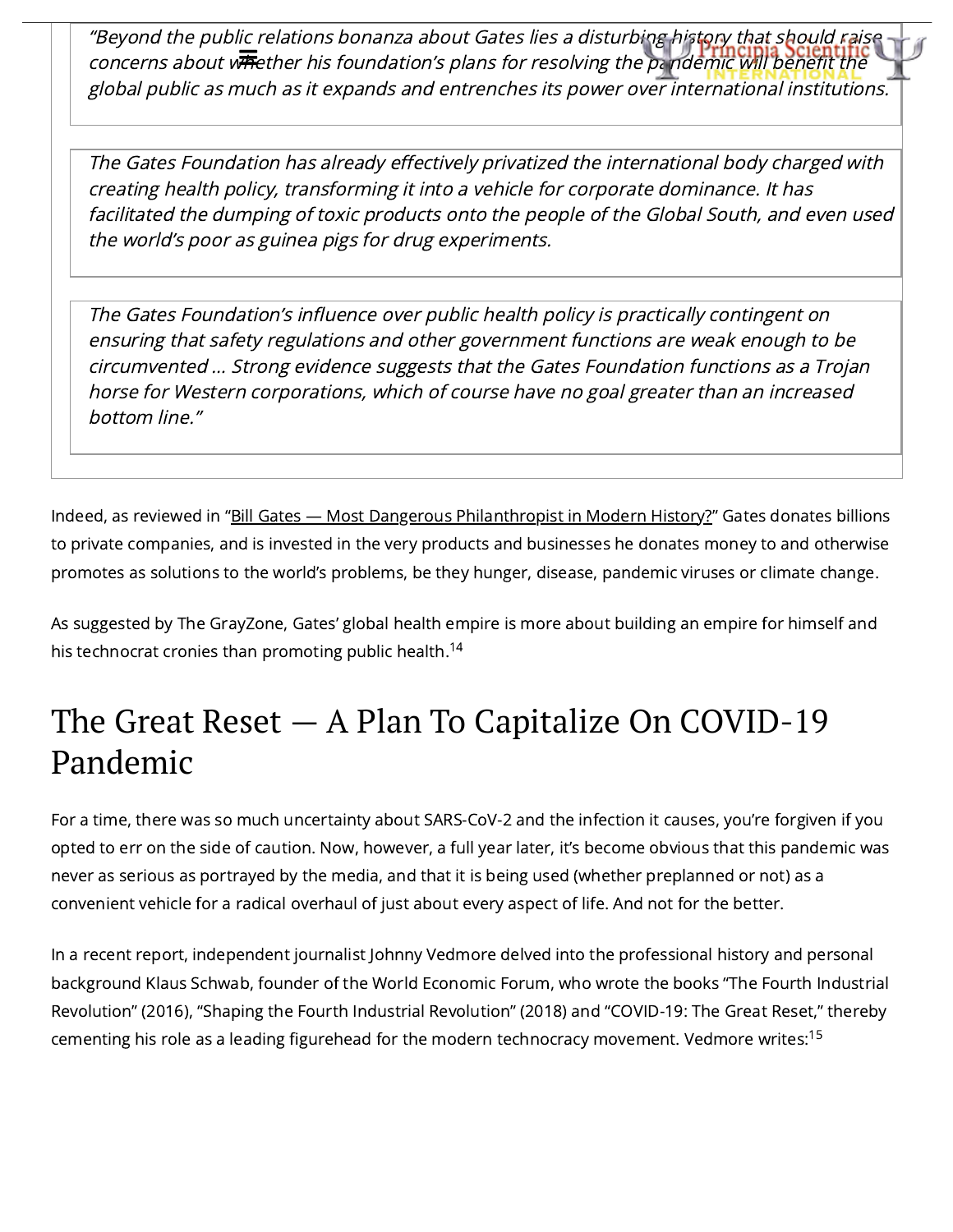"As the driving force behind the World Economic Forum ... Schwab has courted heads of state, leading bustaless executives, and the elite of academic and [scientific](https://principia-scientific.com/) circles into the Davos fold for over 50 years.

More recently, he has also courted the ire of many due to his more recent role as the frontman of the Great Reset, <sup>a</sup> sweeping effort to remake civilization globally for the express benefit of the elite of the World Economic Forum and their allies …

Like many prominent frontmen for elite-sponsored agendas, the online record of Schwab has been well-sanitized, making it difficult to come across information on his early history as well as information on his family.

Yet, having been born in Ravensburg, Germany in 1938, many have speculated in recent months that Schwab's family may have had some tie to Axis war efforts, ties that, if exposed, could threaten the reputation of the World Economic Forum and bring unwanted scrutiny to its professed missions and motives …

Digging even deeper into his activities, it becomes clear that Schwab's real role has long been to 'shape global, regional and industry agendas' of the present in order to ensure the continuity of larger, much older agendas that came into disrepute after World War II, not just nuclear technology, but also eugenics-influenced population control policies …

Is Klaus Schwab trying to create the Fourth Industrial Revolution, or is he trying to create the Fourth Reich?"

#### Is Depopulation Part Of The Agenda?

Gates' family history is also heavy on eugenics,<sup>16</sup> as is the Club of Rome's agenda,<sup>17</sup> another technocratic power center. The United Nation's Agenda 21 also hints at the need for a dramatic reduction in population size in the coming decade.<sup>18</sup>

The idea that eugenics might make a comeback may seem like a remote possibility, but considering the history of using vaccinations to secretly inhibit fertility in native populations, it would be naïve to dismiss the possibility out of hand. As reported in a 2014 paper written by researchers at the University of Louisiana and the University of British Columbia: 19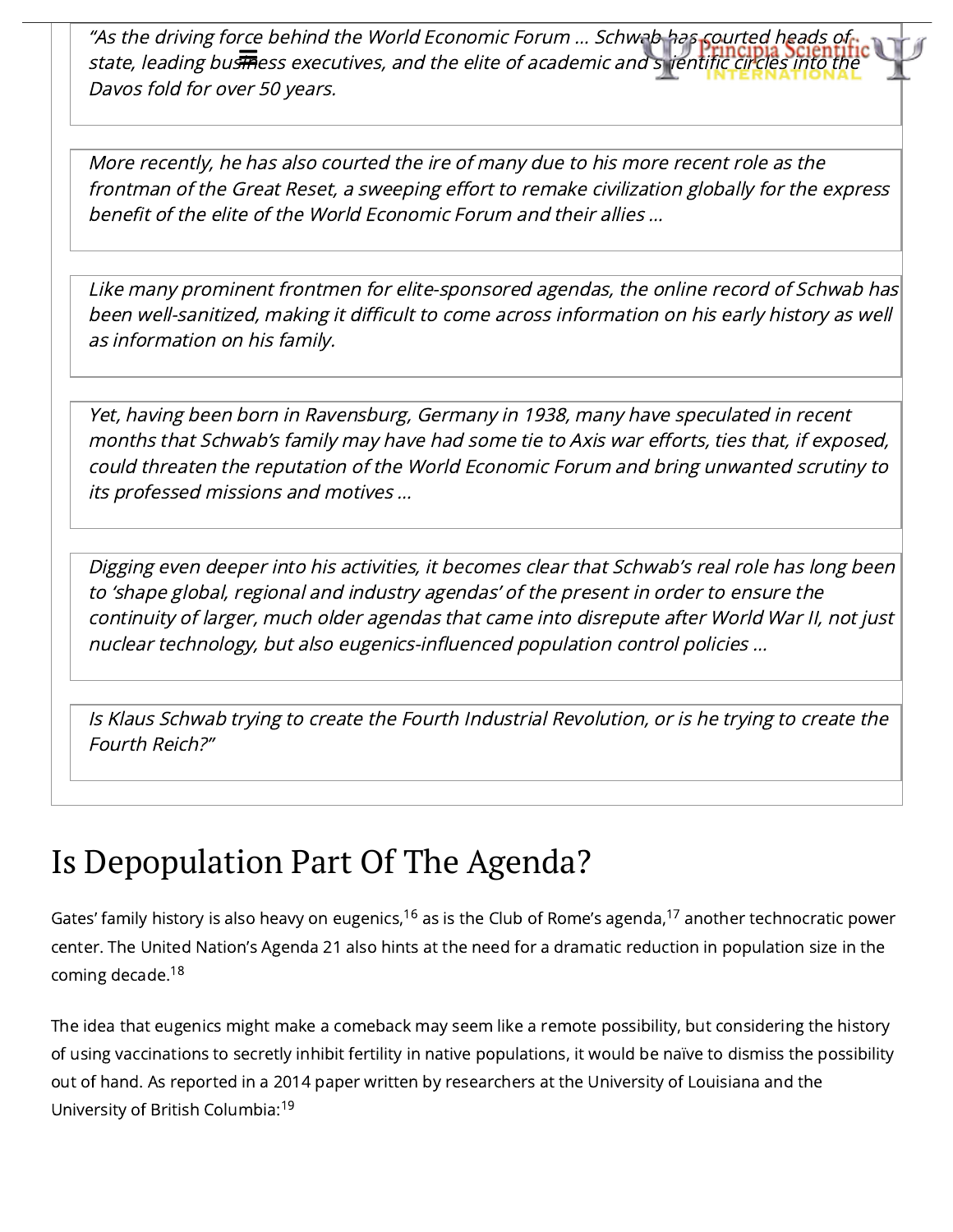"Published research shows that by 1976 WHO researchers had [conjugated](https://principia-scientific.com/) tetanus toxoid ( with human chor $\overline{\overline{e}}$ nic gonadotropin (hCG) producing a 'birth-control' vaccine.

Conjugating TT with hCG causes pregnancy hormones to be attacked by the immune system. Expected results are abortions in females already pregnant and/or infertility in recipients not yet impregnated. Repeated inoculations prolong infertility. Currently WHO researchers are working on more potent anti-fertility vaccines using recombinant DNA.

WHO publications show <sup>a</sup> long-range purpose to reduce population growth in unstable 'less developed countries.' By November 1993 Catholic publications appeared saying an abortifacient vaccine was being used as <sup>a</sup> tetanus prophylactic.

In November 2014, the Catholic Church asserted that such <sup>a</sup> program was underway in Kenya. Three independent Nairobi accredited biochemistry laboratories tested samples from vials of the WHO tetanus vaccine being used in March 2014 and found hCG where none should be present …

Given that hCG was found in at least half the WHO vaccine samples known by the doctors involved in administering the vaccines to have been used in Kenya, our opinion is that the Kenya 'anti-tetanus' campaign was reasonably called into question by the Kenya Catholic Doctors Association as <sup>a</sup> front for population growth reduction."

Certain vaccines have also been found to cause infertility as an unexpected side effect. For example, a 2018 study published in the Journal of Toxicology and Environmental Health<sup>20</sup> found that women who received HPV vaccinations suffered higher rates of infertility.

According to this study, "if 100% of females in this study had received the HPV vaccine, data suggest the number of women having ever conceived would have fallen by 2 million." After "skeptic" critics of scientific evidence that vaccines have significant health risks publicly attacked the study, the paper was withdrawn by the publisher. $^{\rm 21}$ 

## What We Lose Is Exponentially Harder To Get Back

Safeguarding our Constitutional rights and civil liberties against unlawful government overreach is essential. Yet many are willingly giving up freedoms that, once gone, may be difficult, if not [impossible,](https://articles.mercola.com/sites/articles/archive/2021/02/24/covid-vaccine-passport.aspx) to get back. Vaccine passports are just one example.

By showing proof that you've received a COVID-19 vaccine, through a digital certificate or app on your phone, the hope is that you can once again board an airplane and travel freely, attend a concert or enjoy a meal in your favorite restaurant, just like you used to.